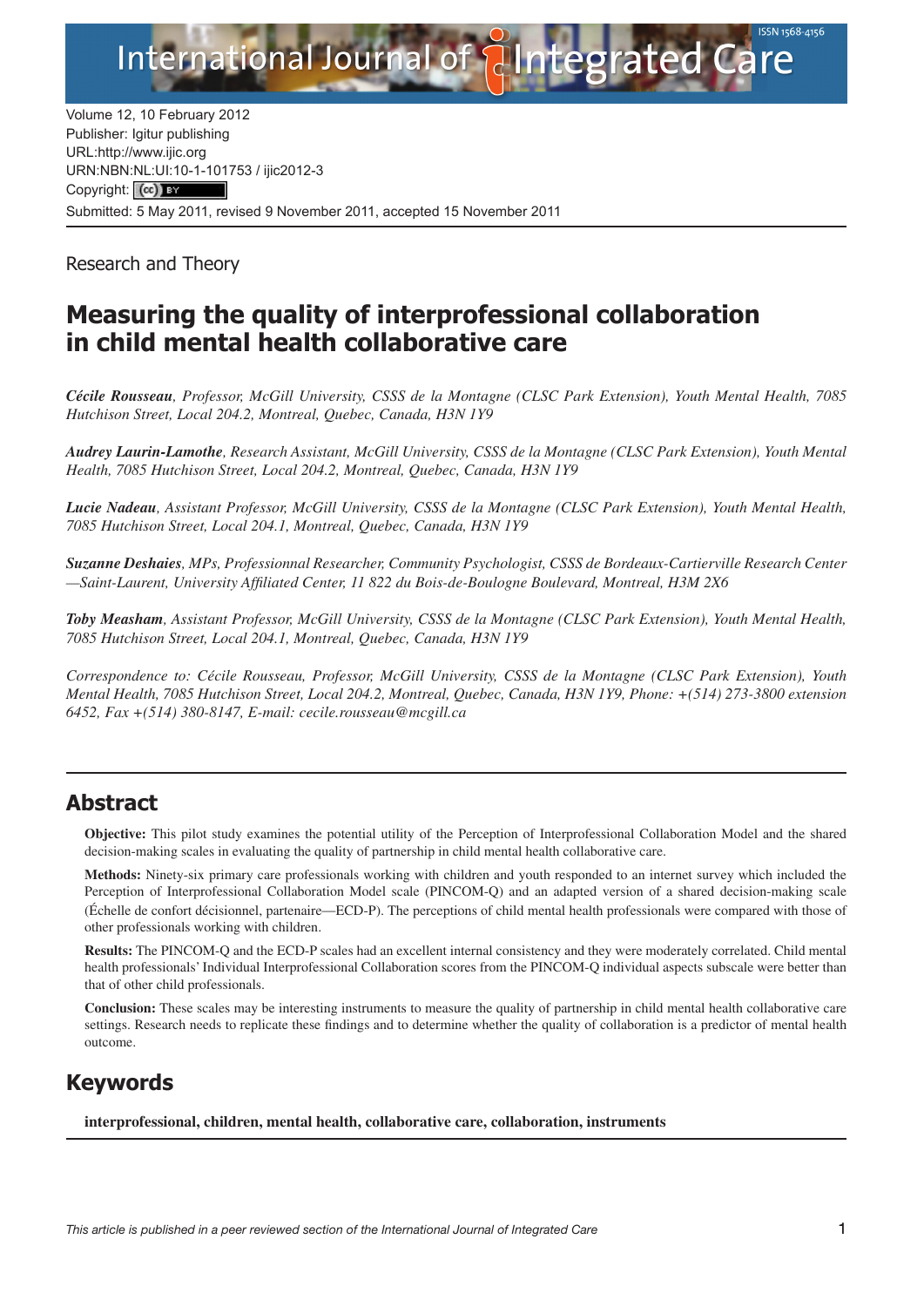## **Introduction**

In order to address the needs for mental health care, primary health care delivery has been undergoing reform in a number of countries such as Canada, Brazil, and the UK [[1](#page-6-0)]. In some places, such as in the UK, primary care settings have been promoted as a major site of delivery of mental health services [\[2\]](#page-6-0). In Quebec, Canada, a primary care reform was enacted in 2005 which prioritizes primary care settings as the main site of mental health care delivery for both adults and youth [\[3\]](#page-6-0). The pressing need for services for youth, as evidenced, for example, by Quebec ranking among the highest rates of suicide in the world, the concerns that youth needs were not being adequately addressed, and the acknowledgement that most youth could be treated in less specialized care settings [[3](#page-6-0)] were among some of the reasons identified for the major youth mental health services reform. Collaborative care models, also called shared care, have the objective of strengthening and supporting primary care professionals to take over the youth mental health mandate. They are based on a strong partnership between first line health and social service care providers and specialized mental health resources [\[4, 5\]](#page-6-0).

This has meant forging collaborations among a vast system of service providers, as child mental health is often delivered through a number of practitioners, institutions and systems. For example, mental health is provided in schools by school psychologists and psycho educators, by practitioners in juvenile justice systems for youth with legal difficulties, by child welfare system professionals for youth in danger of abuse or neglect; by hospital departments through specialists in mental health such as psychologists, psychiatrists and social workers, by primary care physicians, social workers and psycho educators, and by a number of other therapists practicing in institutions and in the community. In Quebec, prior to the reform, there were a number of formal and informal systems that linked practitioners, institutions and networks together. The reform has introduced a new system organising collaborations and partnerships. It requires building collaboration and partnerships between persons, institutions, and systems which may or may not have experiences of working together in the past.

Although shared care models are promising, there are still relatively few studies examining their outcomes in adult mental health  $[6, 7]$  $[6, 7]$  $[6, 7]$  $[6, 7]$  and even fewer in child mental health  $[8-10]$ . Many studies suggest that the quality of the collaboration among partners is the key element in the success of collaborative care models [\[11\]](#page-6-0). In these settings collaboration is defined as an active and on-going partnership between professionals and institutions with diverse backgrounds and mandates, who work together to provide services [\[12](#page-6-0)]. Thus, being able to measure collaboration effectively will provide an important contribution to evaluating the efficacy of shared care models, and this in turn has implications for mental health care practice for youth and for further policy decisions aimed at improving youth mental health care practice. Currently one of the main methodological obstacles in evaluating collaborative care models is the lack of tools to assess the quality of collaboration.

#### **Measuring key aspects of collaboration and partnerships**

The establishment of a trusting and respectful relationship is an important factor in interprofessional collaboration [[13](#page-6-0)]. Professionals need to know each other and to reach a shared understanding of their expertise and roles [\[14, 15\]](#page-6-0). A positive attitude towards collaboration needs to be promoted [\[16\]](#page-6-0) but is not in itself sufficient. Specific opportunities for interprofessional communication are also needed to exchange ideas and debate mandates and clinical perspectives [[17](#page-6-0)]. Finally, the cultures of the relevant institutions need to deliberately facilitate collaborative practices in order to support new patterns of interprofessional relations [[18\]](#page-6-0).

A review of the determinants of successful collaboration identifies three groups of factors: the process related to interpersonal and interprofessional relationships within the team, the organizational conditions and the specificities of the wider environment surrounding the organization. The review underlines the relative lack of empirical studies on these determinants and argues in favour of a systemic approach to evaluative research in this field. While adopting a different perspective, a theoretical model of measurement of integrated care also distinguishes horizontal integration from intraorganizational and inter-organizational integration, emphasizing the need for a systemic evaluation of this dimension [\[19](#page-6-0)].

Kodner and Sprevenberg [\[20](#page-6-0)] recognize that measuring integration and collaboration is a very complex task and argue that these assessments need to be put in relation to not only a wide range of patient outcomes but also to the subjective perceptions of the patients themselves. There are currently very few instruments to operationalize these concepts in collaborative mental health care, and the majority of instruments lack sufficient psychometric and theoretical development (for a review of current instruments measuring Interprofessional Collaboration and interprofessional education please see Thannhauser et al. [[21\]](#page-6-0)).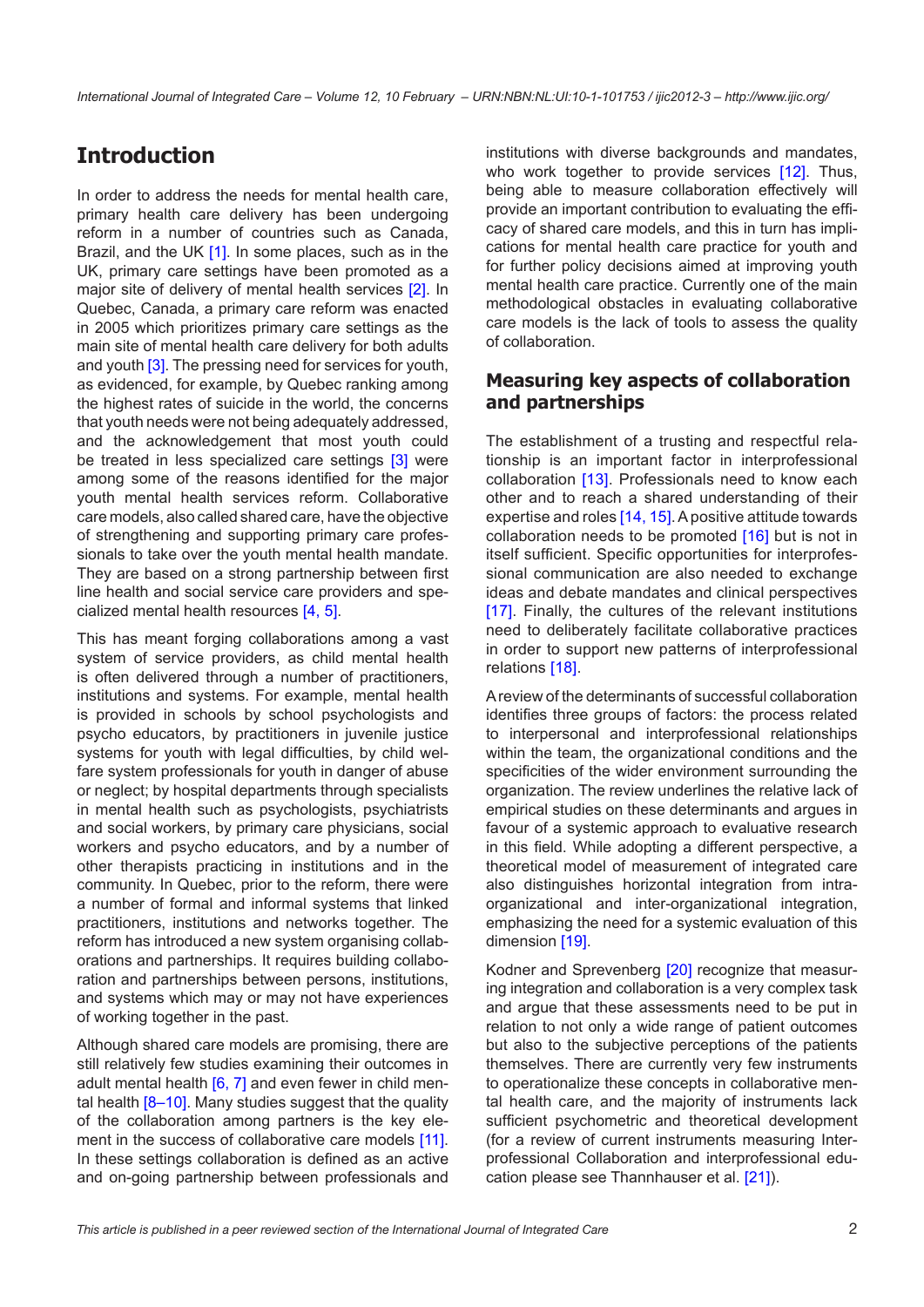One promising scale in youth mental health is the Perception of Interprofessional Collaboration Model questionnaire (PINCOM-Q) constructed by Ødegård [\[22](#page-6-0), [23\]](#page-6-0). This instrument was built on the basis of a literature search documenting the different key dimensions of collaboration in child mental health care, and measures different aspects of interprofessional collaboration in child mental health care. It was piloted in Western Norway and appeared to be a promising instrument which may be able to help improve interprofessional collaboration by indicating ways to enhance interprofessional dialogue and by providing a way to monitor changes in perceptions of interprofessional collaboration over time [[24\]](#page-6-0).

The concept of shared decision-making, which initially promoted the empowerment of patients and natural caregivers, is another useful concept to appraise the involvement of all persons around a patient and their participation in health care decisions [[25](#page-6-0)]. It describes the process by which a practitioner and a patient reach an agreement about health care choices, and is considered to be the crux of patient-centered care [[26\]](#page-6-0). In the context of child collaborative mental health care the process of shared decision-making involves not only the family but also the whole team of professionals involved. Assessing shared decision-making in this setting provides a window on the quality of the collaboration in the inter-professional team around a specific clinical situation. It constitutes an evaluation of professional behaviours and actions which is complementary to an inquiry about professional perceptions of the interprofessional collaboration. Different scales have been proposed to assess decisional processes. The 'Decisional Conflict Scale' (DCS) [[27](#page-6-0)] and the 'Satisfaction with Decision Scale' have been adapted and validated in French under the name 'Échelle de confort décisionnel du médecin' (ECD-M) [[25](#page-6-0)], which measures the level of comfort of the care provider with a particular clinical decision.

### **Objective**

The aim of this pilot study was to determine the potential usefulness of two scales, PINCOM-Q) [[22](#page-6-0)] and the ECD-P (Échelle de confort décisionnel partenaire) which is an adaptation of the ECD-M, in order to evaluate the quality of partnership in child mental health collaborative care. The specific objectives were [\[1](#page-6-0)] to establish the psychometric characteristics of these instruments in this specific setting; to study the association between the two scales; and to compare the scores of the two instruments rated by different teams involved in collaborative care in child mental health.

### **Method**

#### **Setting: the Quebec mental health plan**

In 2004, 95 integrated health networks were established in the province, called Local Service Networks (RLS: Réseaux locaux de services). Each of these networks included a Health and Social Service Centre (CSSS: Centre de Santé et des services sociaux), which merged local primary care community service centres (CLSCs: Centre local de services communautaires), and sometimes, local hospitals. The RLS included partnerships with other hospitals (including university hospitals) and other institutions like schools and youth protection centres. These new networks received the mandate of managing the health and social service needs of their designated population bases. In youth mental health, the institutions within each network were to form partnerships together, bringing together schools, youth centres, community family physicians, community psychologists, universities and other partners, in order to ensure that youth in their territories received mental health care. It was envisaged that with this new plan the majority of mental health care needs would be delivered by the primary care services and their community partners. In order to achieve these goals, the primary care teams of the CSSS centres, which already had teams dedicated to the general psychosocial care of children and to improving students' health and well being by collaborating with schools, were charged with developing youth mental health teams in order to support the primary care professionals, including their CSSS general psychosocial care and school teams, in delivering youth mental health care in their area. To help accomplish this, each CSSS would have an intake triage system (where youth referred by primary care services would be evaluated and oriented towards a hierarchy of mental health services both within and external to the CSSS), a newly created youth mental health team to provide care and to support other primary care teams, and a consultant psychiatrist designated by various hospitals' psychiatric departments to provide advice and support to the CSSS primary care service network.

#### **Sample and procedure**

Clinicians from the child and youth teams in three CSSSs serving multi-ethnic neighbourhoods' in Montreal (Quebec, Canada), were invited to participate in an internet survey (Lime survey) about their experience of partnership in their work. The targeted participants included the CSSS's multidisciplinary professionals of the newly created youth mental health teams, as well as the professionals in the already established general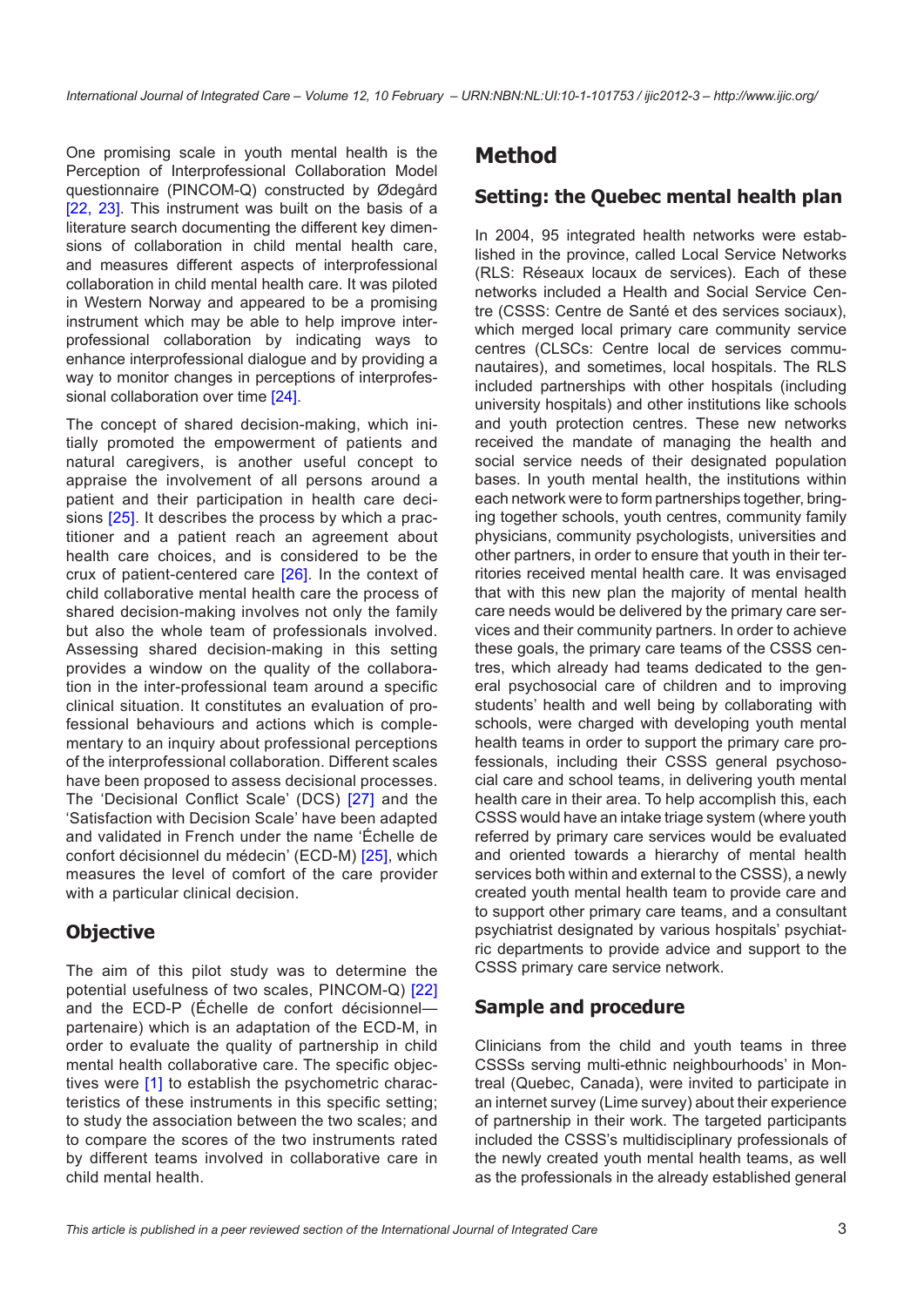child psychosocial care teams and the school collaboration teams. These teams were all located within the CSSS's CLSCs. This on-line survey was proposed to the 165 professionals working within the youth mental health, general psychosocial care and school teams of the three CSSSs.

### **Instruments**

The survey included PINCOM-Q and the ECD-P, as well as questions on obstacles to partnership, facilitating factors, and sociodemographic variables. The PINCOM-Q addresses the general perceptions of clinicians about collaborations while the ECD-P focuses on the appraisal of a specific clinical interaction, documenting perceptions about collaboration involving an actual clinical event.

The PINCOM-Q [[22\]](#page-6-0) has been designed to address the interdisciplinary and the interinstitutional context which characterizes child mental health collaborative care. This scale documents the perceptions and behaviours of clinicians around collaboration. It is composed of three dimensions assessing individual, group and organizational collaborations. Individual aspects of collaboration include professional power, role expectations, personality style and work motivation. Group aspects of collaboration describe leadership, coping abilities, communication and social support. Finally, organizational aspects of collaboration document organizational aims, environment, culture and domain. The scale is composed of 48 items rated on a 7 degree Likert scale.

The ECD-P is an adaptation of the ECD-M which has been validated in French. The ECD-M instrument measures different partners' levels of comfort with a particular clinical decision. It is composed of 16 items rated on a 5° Likert scale and has good psychometric properties. Based on previous qualitative research in collaborative care [[28](#page-7-0)] we added 3 items to the ECD-M specifically targeting the impact of interinstitutional relations in the clinical decision-making process. We called this 19 item instrument, the ECD-P.

### **Statistical analyses**

The following tests were done: 1) a descriptive analysis of the professionals' sociodemographic profiles (mean, standard deviation and range); 2) Cronbach's alpha for the two scales and for the PINCOM-Q subscales; 3) bivariate and multivariate analysis (T-test and ANOVA) of the two scales scores for the different mental health (n=19), school (n=17) and general psychosocial (n=18) teams.

The study received approval from the Ethical Review Board of the CSSS de la Montagne.

### **Results**

### **Descriptive analysis of the participants' sociodemographic profiles**

Of the 165 professionals invited to take part in the online survey, 103 (62.42%) visited the survey site, and 96 (58.18%) responded to the questionnaire, although they did not always complete it, which resulted in some missing data.

Participants were social workers, psycho educators, psychologists, art therapists, educators, nurses and consulting child psychiatrists. Most respondents were women (n=56, 91.8%) [See [Table 1\]](#page-4-0).

Only five respondents (8.5%) were 20–29 years old, 33.9% (n=20) were between 30 and 39 years old, another third were between 40 and 49 years old, and fourteen participants (23.7%) were more than 50 years old. French was the mother tongue of 69.1% (n=38) of the sample and English the mother tongue of 30.9% (n=17) of the participants. All respondents reported being able to express themselves in English and French. Sixty-eight per cent (n=42) of the professionals were born in Québec.

#### **The psychometric characteristics of the instruments**

Internal consistency estimates of reliability computed for the PINCOM-Q and the ECD scales gave values for Cronbach Alpha of 0.90 for the original ECD-M scale, and of 0.93 for the ECD-P scale which included the three added items. The PINCOM-Q Cronbach's alpha was 0.94. The Cronbach's alpha for the PINCOM-Q subscales are presented in [Table 2.](#page-5-0)

### **Associations within and between the PINCOM-Q and the ECD-P**

The Pearson Correlation between the Individual Collaboration subscale of the PINCOM-Q and the Group Collaboration and Organizational Collaboration subscales were respectively R=0.626, p<0.0001, and R=0.388, p<0.0001. The correlation between the Group and the Organizational Subscales was R=0.732, p<0.0001, indicating that these dimensions are strongly associated. For the overall sample, the Pearson correlation between the ECD-M scale and the PINCOM-Q global scores was statistically significant (R=0.356, p=0.003).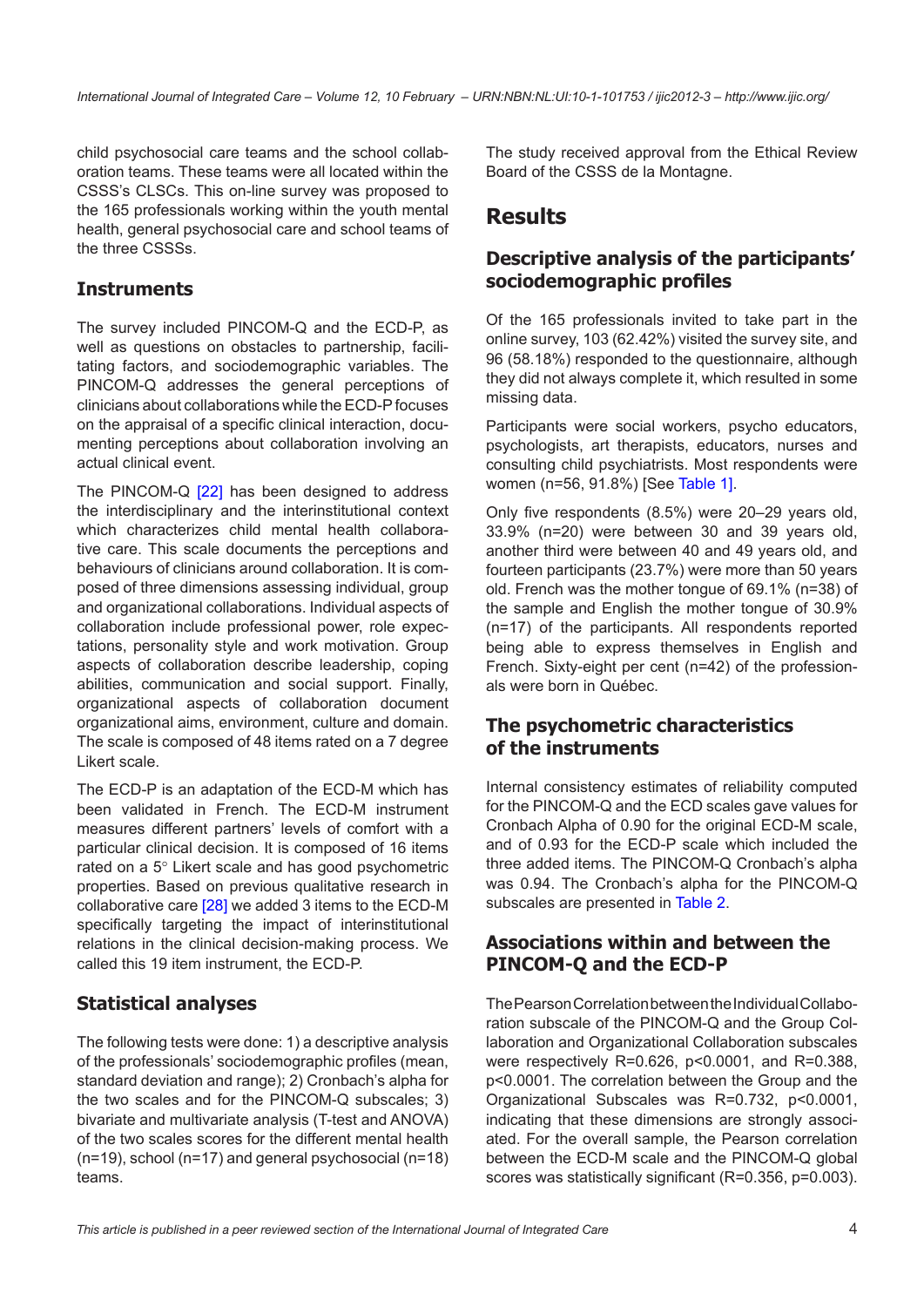<span id="page-4-0"></span>**Table 1.** Profile of participating professionals.

|                                            | n  | %           |
|--------------------------------------------|----|-------------|
| Gender                                     |    |             |
| Female                                     | 56 | 91.8        |
| Male                                       | 5  | 8.2         |
| Age                                        |    |             |
| 20-29 years old                            | 5  | 8.5         |
| 30-39 years old                            | 20 | 33.9        |
| 40-49 years old                            | 20 | 33.9        |
| 50–59 years old                            | 12 | 20.3        |
| 60 years old and over                      | 2  | 3.4         |
| Mother tongue                              |    |             |
| French                                     | 38 | 69.1        |
| English                                    | 17 | 30.9        |
| Other                                      | 55 | 100         |
| Fluency in English                         |    |             |
| Yes                                        | 60 | 100         |
| Fluency in French                          |    |             |
| Yes                                        | 61 | 100         |
| Born in Quebec                             |    |             |
| Yes                                        | 42 | 68.9        |
| No                                         | 19 | 31.1        |
| Father born in Quebec                      |    |             |
| Yes                                        | 36 | 61          |
| <b>No</b>                                  | 23 | 39          |
| Mother born in Quebec                      |    |             |
| Yes                                        | 36 | 59          |
| No                                         | 25 | 41          |
| Experience in their occupation             |    |             |
| $1-5$ years                                | 9  | 15.3        |
| 6-10 years                                 | 11 | 18.6        |
| $11-20$ years                              | 21 | 35.6        |
| More than 20 years                         | 18 | 30.5        |
| Experience in the primary care institution | 4  |             |
| Less than one year<br>$1-5$ years          | 20 | 6.8<br>33.9 |
| 6-10 years                                 | 15 | 25.4        |
| $11-20$ years                              | 16 | 27.1        |
| More than 20 years                         | 4  | 6.8         |
| Team                                       |    |             |
| Mental health team                         | 19 | 35.2        |
| School team                                | 17 | 31.5        |
| General child psychosocial                 | 18 | 33.3        |
| Experience with the team                   |    |             |
| 0-6 months                                 | 2  | 3.4         |
| 6–12 months                                | 7  | 11.9        |
| $1-3$ years                                | 24 | 40.7        |
| 3-5 years                                  | 13 | 22          |
| More than 5 years                          | 13 | 22          |

The Pearson correlation between the ECD-P and the PINCOM-Q was (R=0.411, p<0.0001).

#### **The scores of the two scales according to care team**

The comparison of the different teams' PINCOM-Q scores and PINCOM-Q sub-scores and the ECD-P scale score indicated that child mental health team professionals reported more positive perceptions of interprofessional collaboration and more comfort in shared decision-making than the professionals of the

other teams, although in most cases the differences were not statistically significant.

The PINCOM-Q subscale scores measuring individual perceptions and behaviours around interprofessional collaborations were significantly better for the child mental health professionals

## **Discussion**

The Perception of Interprofessional Collaboration Model scale (PINCOM-Q) and the modified shared decision-making scale (ECD-P) both showed good internal consistency when used in this collaborative care setting. As theoretically expected, the fact that they are moderately positively correlated indicates that the level of comfort with a clinical decision in a partnership setting is associated with the perception of interprofessional relations. This moderate correlation also underlines that the two scales are measuring different dimensions of partnership, and that it would be useful to use them both in a complementary way when assessing the quality of collaborations. A recent theoretical model [[29\]](#page-7-0) has emphasized the value of merging perceptions of interprofessional relations and the comfort with decision-making to appraise partnerships, but there has been no operationalization of such a model in child mental health.

This study also found that the child mental health professionals had better perceptions of collaboration and more comfort with clinical decisions in the collaborative care context than the other youth teams. This only reached significance in the case of individual aspects of collaboration. These results confirm qualitative research findings describing the same institutional context, which have highlighted that the strong emphasis put on interprofessional collaboration in the newly created youth mental health teams have created cohe-sive teams with highly motivated professionals [[28](#page-7-0)]. This finding may also reflect the greater tensions experienced by primary care health professionals working in the school environment—because of the divergent institutional mandates—the schools' aim is first and foremost pedagogical, while the health professionals' mandate is promoting health and wellbeing. Overall, these results also suggest that the PINCOM-Q and the ECD-P scales may be quite sensitive to variations in the quality of collaboration. As such, they may constitute interesting indicators of the quality of the partnership in child mental health collaborative care settings.

In complex domains like collaborative care, developing and implementing research is a challenge because of the multiplicity of variables involved in systemic interventions [[30](#page-7-0)]. Although qualitative research is absolutely key to document the process of implementation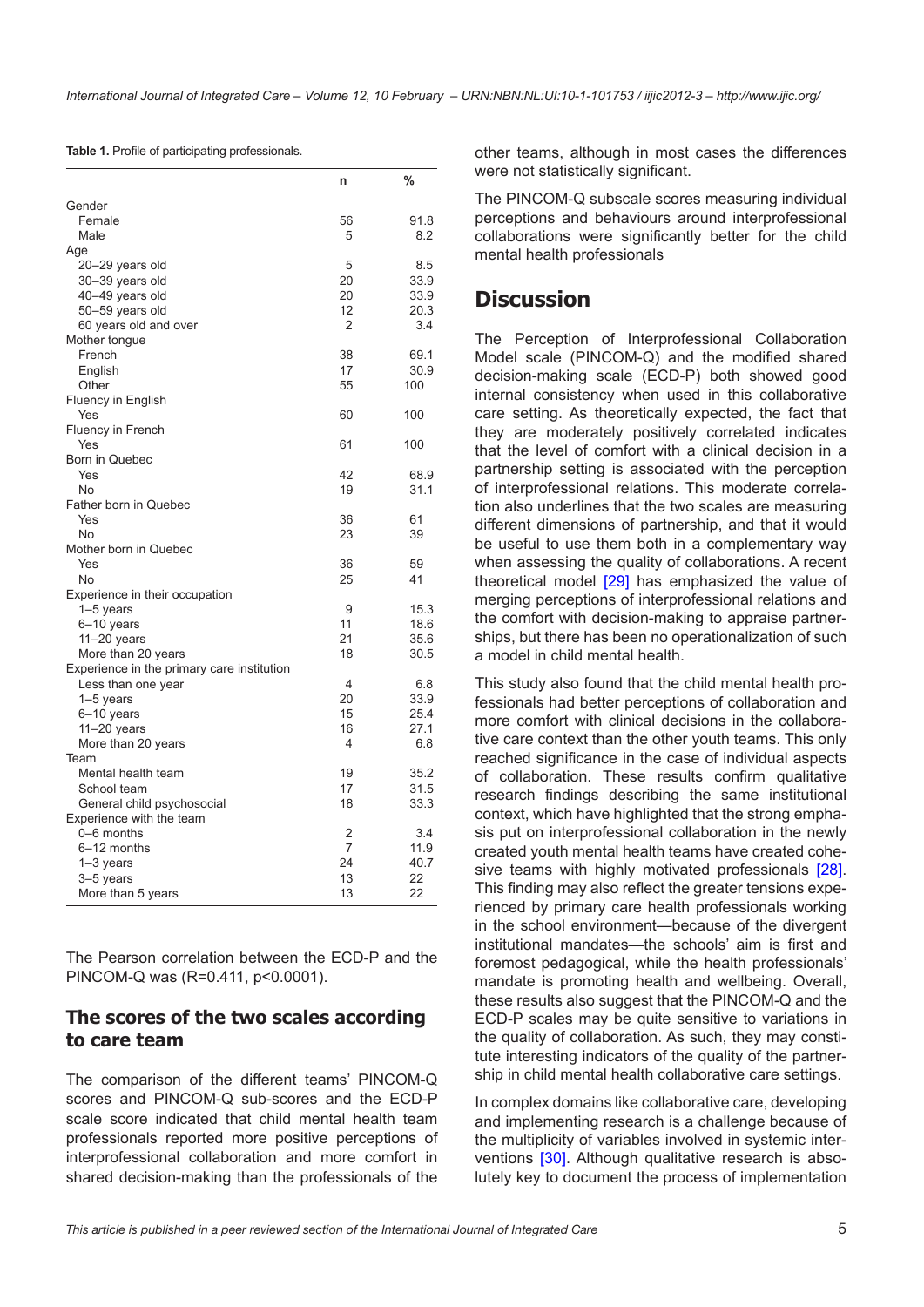<span id="page-5-0"></span>**Table 2.** Comparison between the ECD-M Scale, ECD-P Scale and Perception of Interprofessional Collaboration scores PINCOM-Q of the primary care child teams.

| <b>Scale</b>                          | <b>Mental health team</b> |                              | <b>School team</b> |                              | <b>Other</b> |                              | <b>ANOVA</b> | p    | Cronbach's |
|---------------------------------------|---------------------------|------------------------------|--------------------|------------------------------|--------------|------------------------------|--------------|------|------------|
|                                       | Mean                      | <b>Standard</b><br>deviation | Mean               | <b>Standard</b><br>deviation | <b>Mean</b>  | <b>Standard</b><br>deviation | (F)          |      | alpha      |
| PINCOM.Q-total<br>$(48$ items)        | 136.21                    | 33.64                        | 159.29             | 32.55                        | 147.89       | 27.93                        | 2.41         | 0.1  | 0.973      |
| PINCOM.Q-individual<br>$(16$ items)   | 49.11                     | 14.15                        | 60.06              | 13.21                        | 57.61        | 11.06                        | 3.64         | 0.03 | 0.793      |
| PINCOM.Q-group<br>$(16$ items)        | 40.32                     | 13.96                        | 50                 | 15.24                        | 43.33        | 10.47                        | 2.44         | 0.1  | 0.907      |
| PINCOM.Q-organization<br>$(16$ items) | 46.79                     | 10.31                        | 49.24              | 8.65                         | 46.94        | 12.26                        | 0.3          | 0.76 | 0.864      |
| ECD-M<br>$(16$ items)                 | 26.53                     | 10.78                        | 30.29              | 6.79                         | 27.61        | 9.65                         | 0.77         | 0.47 | 0.902      |
| ECD-P<br>$(19$ items)                 | 37.21                     | 15.03                        | 43.12              | 8.51                         | 39.72        | 14.6                         | 0.91         | 0.41 | 0.931      |

\*A lower mean indicates a more positive perception of collaboration or more comfort with shared decision-making.

PINCOM-Q=Perception of Interprofessional Collaboration.

ECD-P=Shared decision-making scale—partner.

and to identify the main factors associated with successful models [\[31,](#page-7-0) [32\]](#page-7-0), the absence of quantitative indicators to monitor collaborative care models may be one of the factors contributing to the relative underrepresentation of research on these services. As research can be a strong lever for transforming services [[33](#page-7-0)] and assessing outcome, it is essential to develop tools like the PINCOM-Q and the ECD-P to monitor and assess the development of collaborative care programs. The small sample size and the relatively low response rate are, however, important limitations of this pilot study. A qualitative appraisal of the quality of partnership would further expand our understanding of the usefulness of the scale to assess a successful partnership.

## **Conclusion**

Measuring the quality of interprofessional and interinstitutional collaboration is a challenge in the evaluation of collaborative care settings. Although the results of the present pilot study are very preliminary, they suggest that the PINCOM-Q and the ECD-P may be promising scales to measure different dimensions of the quality of collaboration in collaborative care settings. A factorial analysis would be needed to investigate their possible complementarity further. Possible implications for practice and services include using these scales to monitor the implementation of new collaborative care models. The scales could also be used, before and after training in collaborative care, to assess to what extent the training has altered the practices of professionals and increased their comfort with shared decision-making. Internationally, this could support transnational comparison of very different mental-health care services which are organized around the principle of interprofessional collaboration. Future studies need to establish if the quality of collaboration is in fact associated with improved outcomes for children and families seeking care. Beyond improving intervention, a successful collaborative network may be especially important to reach out to and prevent the social exclusion of vulnerable children as these children are known to underutilize mental health services [\[34](#page-7-0)].

## **Acknowledgements**

This research was funded through a grant of the Canadian Institute for Health Research. The authors declare no conflict of interest.

### **Reviewers**

**Andy Lloyd**, Head of Department, Children, Young People and Families, Leeds Trinity University College, Brownberrie Lane, Horsforth, Leeds, UK.

**Atle Ødegård**, PhD, Associate Professor, Institute of Health and Social Sciences, Molde University College, Postbox 2110, 6402 Molde, Norway.

**Panos Vostanis,** MB, MD, FRCPsych, Professor of Child and Adolescent Psychiatry, The Greenwood Institute of Child Health, University of Leicester, UK.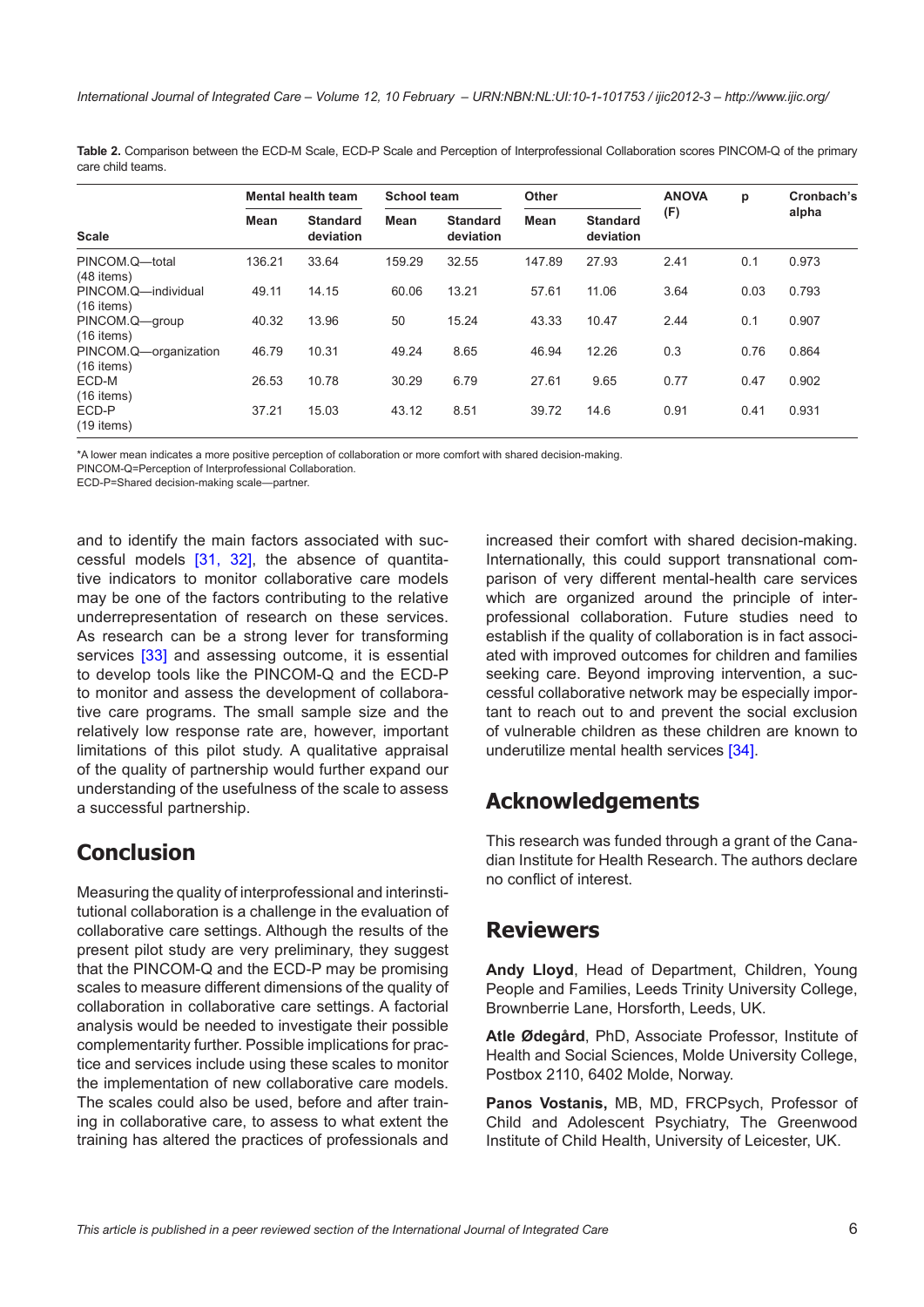<span id="page-6-0"></span>*International Journal of Integrated Care – Volume 12, 10 February – URN:NBN:NL:UI:10-1-101753 / ijic2012-3 – http://www.ijic.org/*

# **References**

- 1. Goldman J, Meuser J, Lawrie L, Rogers J, Reeves S. Interprofessional primary care protocols: a strategy to promote an evidence-based approach to teamwork and the delivery of care. Journal of Interprofessional Care 2010;24(6):653–65.
- 2. Carpenter J, Barnes D, Dickinson C, Wooff D. Outcomes of interprofessional education for community mental health services in England: the longitudinal evaluation of a postgraduate programme. Journal of Interprofessional Care 2006;20(2):145–61.
- 3. Ministère de la santé et des Services sociaux. Plan d'action en santé mentale 2005–2010: La force des liens [Mental Health Action Plan—Ministry of Health and Social Services]. Québec: Gouvernement du Québec; 2005. [in French].
- 4. Chenven M. Community systems of care for children's mental health. Child Adolescent Psychiatric Clinic of North America 2010;19:163–74.
- 5. Cockburn K, Bernard P. Child and adolescent mental health within primary care: A study of general practitioners' perceptions. Child and Adolescent Mental Health 2004;9(1):21–4.
- 6. Mayer E. Somatic manifestations of traumatic stress. In: Kirmayer LJ, Lemelson R, Barad M, editors. Understanding trauma: biological, clinical and cultural perspectives. New York: Cambridge University Press; 2007. p. 142–70.
- 7. Kates N, Ackerman S. Shared mental health care in Canada: a compendium of current projects. Ottawa: Canadian Psychiatric Association and College of Family Physicians in Canada; 2002.
- 8. Richardson L, McCauley E, Katon W. Collaborative care for adolescent depression: a pilot study. General Hospital Psychiatry 2009;31:36–45.
- 9. Abrahams S, Udwin O. An evaluation of a primary care-based child clinical psychology service. Child and Adolescent Mental Health 2002;7(3):107–13.
- 10. Puura K, Hilton D, Papadopoulou K, Tsiantis J, Ispanovic-Radojkovic V, Rudic N, et al. The European early promotion project: a new primary health care service to promote children's mental health. Infant Mental Health Journal 2002;23(6): 606–24.
- 11. Craven MA, Bland R. Meilleures pratiques pour des soins de santé mentale axés sur la collaboration: Une analyse des données existantes. [Best practices in collaborative mental health care: an analysis of the evidence base]. Revue canadienne de psychiatrie 2006;51(Suppl 1):1S–72S. [in French].
- 12. Barr H, Koppel I, Reeves S, Hammick M, Freeth D, editors. Effective interprofessional education. Argument, assumption and evidence. Oxford: Blackwell Publishing/CAIPE; 2005.
- 13. Gerardi D, Fontaine DK. True collaboration: envisioning new ways of working together. AACN Advanced Critical Care 2007;18(1):10–4.
- 14. Gask L. Overt and covert barriers to the integration of primary and specialist mental health care. Social Science and Medicine 2005;61:1785–94.
- 15. Railton S, Mowat H, Bain J. Optimizing the care of patients with depression in primary care: the views of general practitioners. Health and Social Care in the Community 2000;8(2):119–28.
- 16. Byng R, Jones R. Mental health link: the development and formative evaluation of a complex intervention to improve shared care for patients with long-term mental illness. Journal of Evaluation in Clinical Practice 2004;10(1):27–36.
- 17. Rockman P, Salach L, Gotlib D, Cord M, Turner T. Shared mental health care. Model for supporting and mentoring family physicians. Canadian Family Physician Le Médecin de famille canadien 2004 March 2004;50:397–402.
- 18. San Martín-Rodríguez L, Beaulieu M-D, D'Amour D, Ferrada-Videla M. The determinants of successful collaboration: a review of theoretical and empirical studies. Journal of Interprofessional Care 2005(Supp 1):132–47.
- 19. Ahgren B, Axelsson R. Evaluating integrated health care: a model for measurement. International Journal of Integrated Care [serial online] 2005 Aug 31;5. [cited 23 Nov 2011]. Available from:<http://www.ijic.org> [URN:NBN:NL:UI:10-1-100376.](http://persistent-identifier.nl/?identifier= URN:NBN:NL:UI:10-1-100376)
- 20. Kodner DL, Spreeuwenberg C. Integrated care: meaning, logic, applications, and implications—a discussion paper. International Journal of Integrated Care [serial online] 2002 Dec 14;6. [cited 23 Nov 2011]. Available from: <http://www.ijic.org> [URN:NBN:NL:UI:10-1-100309.](http://persistent-identifier.nl/?identifier= URN:NBN:NL:UI:10-1-100309)
- 21. Thannhauser J, Russell-Mayhew S, Scott C. Measures of interprofessional education and collaboration. Journal of Interprofessional Care 2010;24(4):336–49.
- 22. Ødegård A. Exploring perceptions of interprofessional collaboration in child mental health care. International Journal of Integrated Care [serial online] 2006 Dec 18;6. [cited 23 Nov 2011]. Available from: <http://www.ijic.org>[URN:NBN:NL:UI:10-](http://persistent-identifier.nl/?identifier= URN:NBN:NL:UI:10-1-100407) [1-100407.](http://persistent-identifier.nl/?identifier= URN:NBN:NL:UI:10-1-100407)
- 23. Ødegård A. Time used on interprofessional collaboration in child mental health care. Journal of Interprofessional Care 2007;21(1):45–54.
- 24. Ødegård A, Strype J. Perceptions of interprofessional collaboration within child mental health care in Norway. Journal of Interprofessional Care 2009;23(3):286–96.
- 25. Légaré F, Graham ID, O'Connor AM, Dolan JG, Bélanger-Ducharme F. Prise de décision partagée: Traduction et validation d'une échelle de confort décisionnel du médecin. [Shared Decision-Making Scale: Translation and Validation a Doctor Decisional Confort Scale]. Pédagogie Médicale 2003;4:216–22. [in French].
- 26. Weston WW. Informed and shared decision-making: the crux of patient centered care. Canadian Medical Association Journal 2001;165(4):438–9.
- 27. O'Connor AM. Validation of a decisional conflict scale. Medical decision-making 1995;15(1):25.